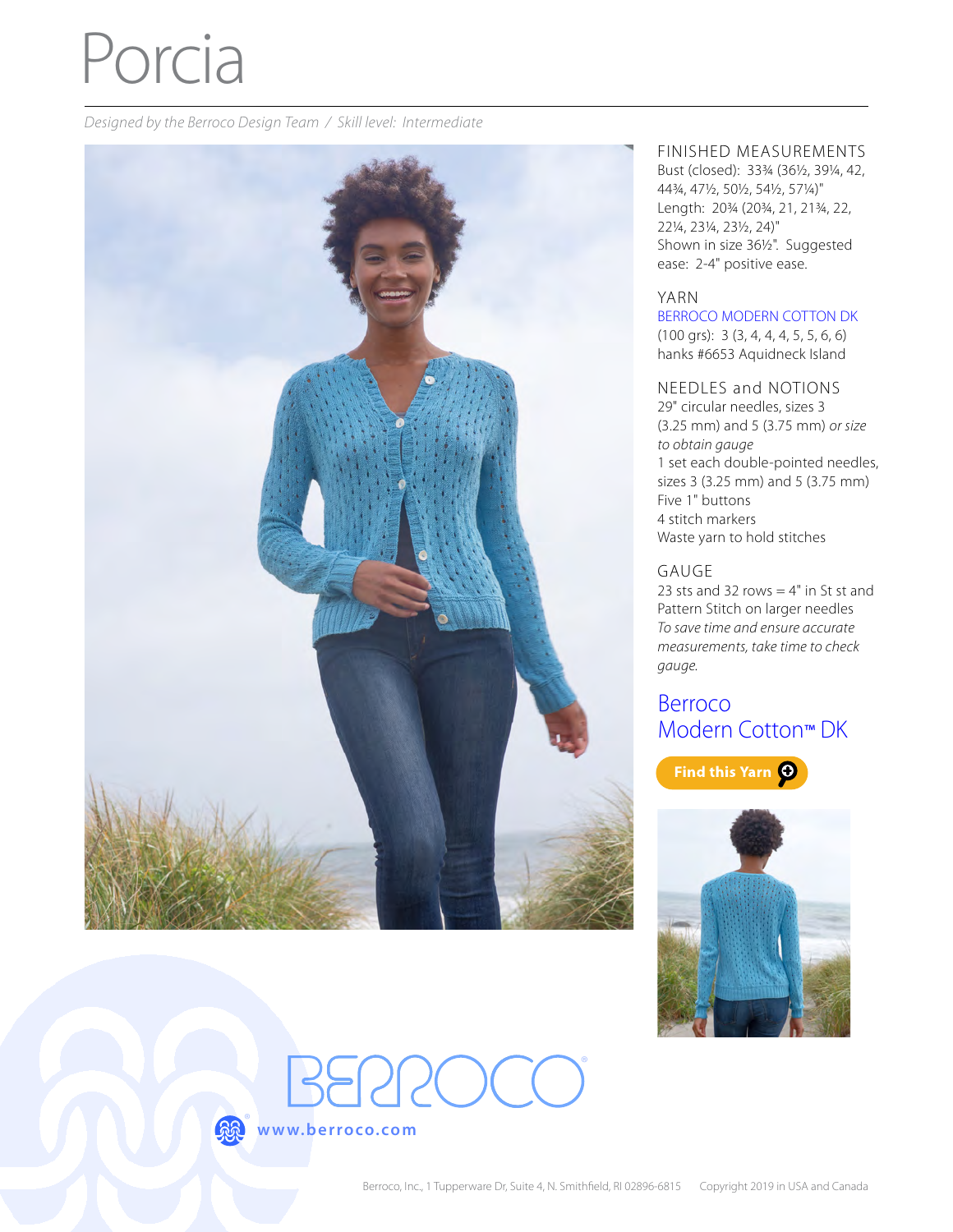*We recommend using yarns called for in our instructions. Every effort has been made to ensure that directions contained in this book are accurate and complete, however errors do occur. We cannot be responsible for variance of individual knitters, human or typographical errors.*

*All pattern PDFs are updated when corrections are made. In the event of finding an error, please make sure you've downloaded the most recent version.*

#### **NOTE**

The body of this garment is worked in one piece to underarms, the sleeves are worked separately, then the body and sleeves are joined and the raglan yoke is worked in one piece with raglan shaping.

## DOTTIE PATTERN FLAT

Multiple of 8 sts  $+5$ Rows 1 and 5: Knit Rows 2, 4, 6, and 8: Purl. Row 3: K1 \* k1, yo, k2tog, k5, rep from \* to the last 4 sts, k1, yo, k2tog, k1. Row 7: K1 \* k4, SSK, yo, k2, rep from \* to the last 4 sts, knit to end. Rep these 8 rows for Dottie Pat Flat.

# DOTTIE PATTERN IN THE ROUND

Multiple of 8 sts

Rnds 1, 2, 4, 5, 6, and 8: Knit Rnd 3: \* K1, yo, k2tog, k5, rep from \* to the end Rnd 7: \* K4, SSK, yo, k2, rep from \* to end. Rep these 8 rnds for Dottie Pat in the round.

# BODY

With smaller circular needle, cast on 188 (204, 220, 236, 252, 268, 284, 308, 324) sts. Do not join.

Ribbing: Row 1 (WS): P3, \* k2, p2, rep from \* to last stitch, p1. Row 2: K3, \* p2, k2, rep from \* to last stitch, k1. Work in ribbing as established until piece measures 2" from beginning, end on WS. Knit 4 rows, inc 1 st in center of last row—189 (205, 221, 237, 253, 269, 285, 309, 325) sts. Change to larger circular needle.

Work even in Dottie Pattern Flat, until piece measures 13" from beginning, end on WS. Leave yarn attached and set aside. Note: Make a note of which pattern row you work last.

## SLEEVES

With smaller dpns, cast on 48 (48, 48, 56, 56, 64, 64, 64, 64) sts, place marker and join for working in the round, dividing sts onto 3 needles.



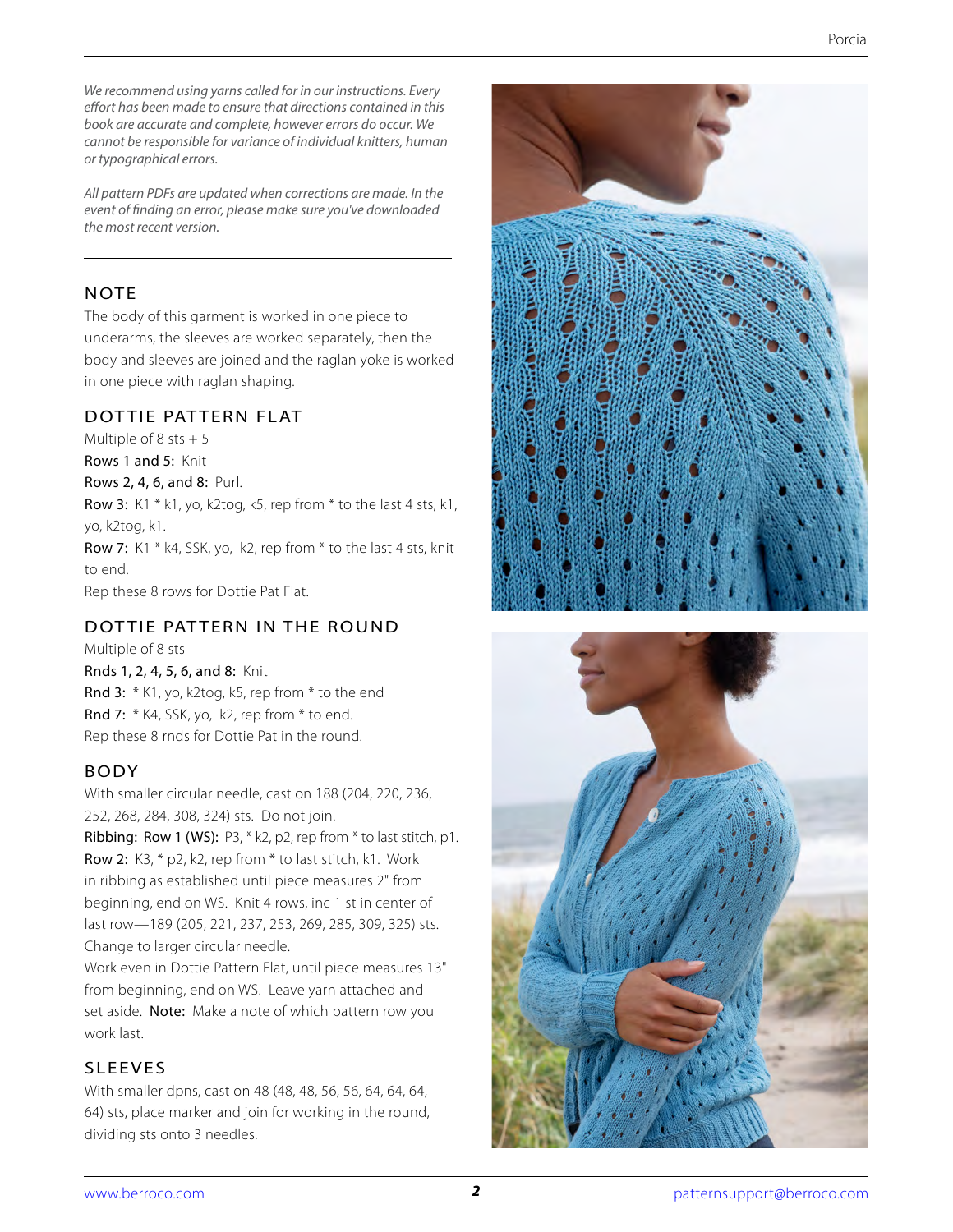

Set Up Rib: Rnd 1: \* K1, p2, k1, rep from \* around. Rep this round until sleeve measures 2" from beginning. [Knit 1 round, purl 1 round] twice. Change to larger dpns and Dottie Pattern in the round. Beginning with Rnd 1, work even in Dottie Pattern in the round until sleeve measures 3" from beginning.

Inc Rnd (RS): K1, M1R, work to last st, M1L, k1—2 sts inc'd. Rep Inc Rnd every 16th (11th, 9th, 10th, 8th, 8th, 7th, 5th, 5th) round 7 (10, 12, 11, 14, 13, 16, 19, 21) times more— 64 (70, 74, 80, 86, 92, 98, 104, 108) sts, working added sts into Dottie Pattern as they become available. Work even until sleeve measures approximately 18" from beginning, ending with the same round/row of pattern as the body and ending 3 (4, 4, 5, 5, 6, 6, 9, 10) stitches before the end of the last round. Removing marker, slip the next next 6 (8, 8, 10, 10, 12, 12, 18, 20) stitches onto waste yarn for underarm and slip the remaining 58 (62, 66, 70, 76, 80, 86, 86, 88) stitches onto another piece of waste yarn for yoke. Join Body and Sleeves (RS): Work 44 (47, 51, 54, 58, 61, 65, 68, 71), pm for raglan, slip the next 6 (8, 8, 10, 10, 12, 12, 18, 20) stitches onto waste yarn for underarm, slip 58

(62, 66, 70, 76, 80, 86, 86, 88) stitches of right sleeve onto needle and work these stitches, pm for raglan, work 89 (95, 103, 109, 117, 123, 131, 137, 143) sts across back, pm for raglan, slip the next 6 (8, 8, 10, 10, 12, 12, 18, 20) stitches onto waste yarn for underarm, slip 58 (62, 66, 70, 76, 80, 86, 86, 88) stitches of left sleeve onto needle and work these stitches, pm for raglan, work to end—293 (313, 337, 357, 385, 405, 431, 445, 461) stitches on the needle [44 (47, 51, 54, 58, 61, 65, 68, 71) sts for each front, 58 (62, 66, 70, 76, 80, 86, 86, 88) sts for each sleeve and 89 (95, 103, 109, 117, 123, 131, 137, 143) for back]. Note: You now have 4 markers on needle marking the 4 raglan decreases. Work 1 WS row. Shape Raglan Armholes: Dec Row (RS): \* Work to 3 sts before marker, SSK, k1, sm, k1, k2tog; rep from \* 3 times more, then work to end—8 sts dec'd.

Rep Dec Row every RS row 3 (3, 4, 4, 5, 5, 6, 6, 10) times more, every 4th row 6 (3, 1, 3, 2, 0, 2, 2, 0) time(s), then every RS row 11 (17, 21, 20, 22, 27, 26, 27, 27) times, end on WS.

Shape Neck: Continue to work raglan decs every RS row 3 times more. AT THE SAME TIME, bind off 3 (4, 4, 4, 5, 5, 6, 6, 6) sts at beginning of the next 4 (2, 4, 8, 4, 4, 2, 8, 8) rows (neck edge), then 2 (3, 3, 0, 4, 4, 5, 0, 0) sts at beginning of the next 4 (6, 4, 0, 4, 4, 6, 0, 0) rows. When all armhole decs and neck bind-offs have been completed, 73 (63, 61, 69, 77, 73, 79, 77, 77) sts will remain—[9 (6, 6, 6, 6, 6, 5, 4, 5) for each front, 8 (6, 4, 6, 8, 6, 8, 6, 4) for each sleeve, 39 (39, 41, 45, 49, 49, 53, 57, 59) for back]. Bind off remaining sts.

#### FINISHING

Mark placement for 5 buttonholes evenly spaced along right front, the first 1" above lower edge, the last 1" below neck shaping and the other 3 evenly spaced between. Button Band: With RS facing, using smaller straight needles, begin at start of neck shaping, pick up and knit 2 stitches for every 3 rows along left front edge, ending with a multiple of 4 stitches.

Begining with Row 2, work in ribbing as for body for 7 rows, end on WS. Bind off in ribbing. Mark placement for 5 buttons evenly spaced along button band, the first 1" above lower edge, the last 1" below top of band, and the other 3 evenly spaced between.

Buttonhole Band: With RS facing, using smaller straight needles, begin at lower edge, pick up and knit 2 stitches for every 3 rows along left front edge ending with a multiple of 4 stitches. Work as for buttonband for 3 rows, end on WS. Buttonhole Row (RS): Work in ribbing as established, working k2tog, yo for each buttonhole opposite markers on Button Band. Work 3 more rows in ribbing as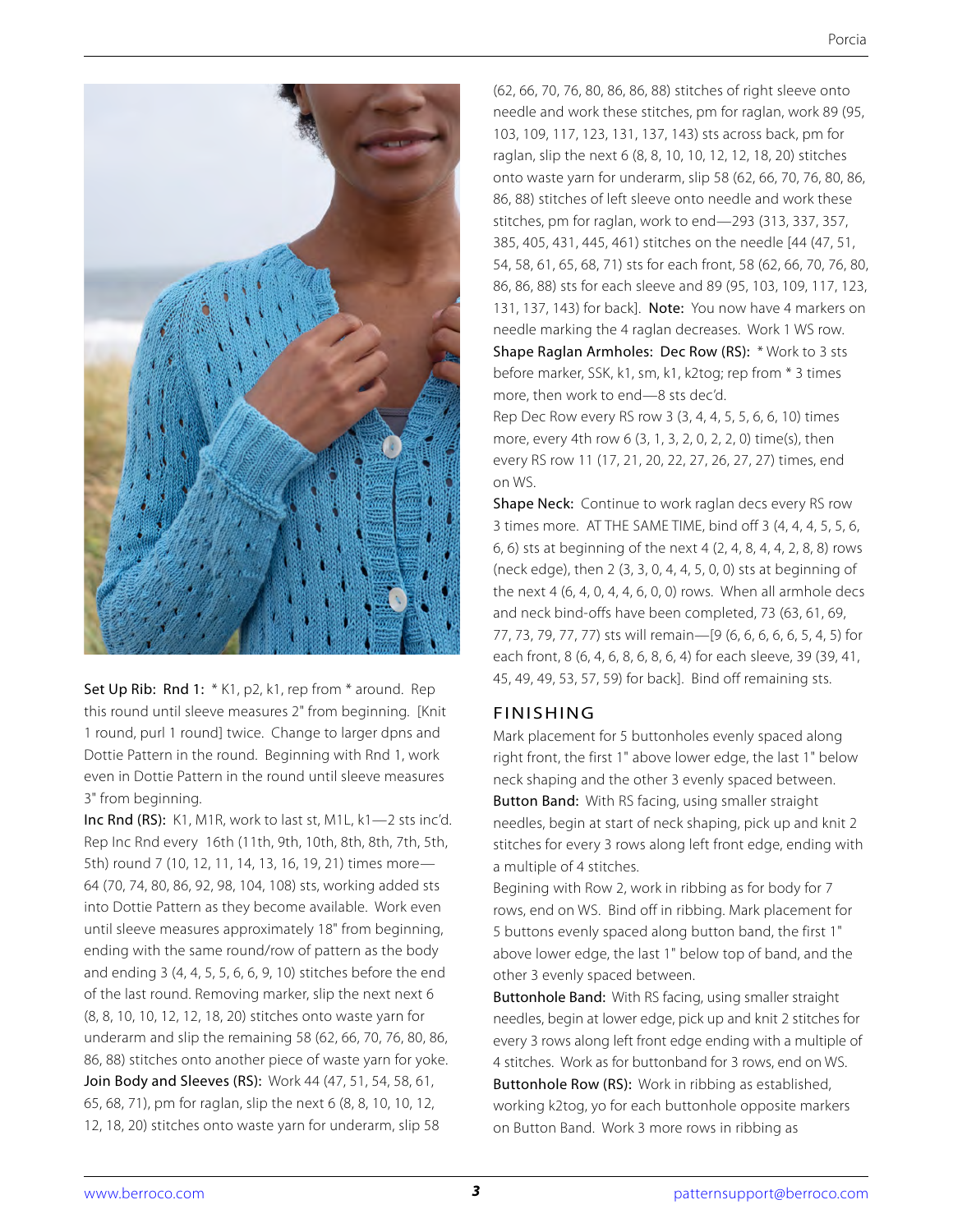established, end on WS. Bind off in ribbing. Neckband: With RS facing, using smaller straight needles, begin at right front neck edge, pick up and knit a multiple of 4+2 stitches around neck edge.

Row 1 (WS): P2, \* k2, p2, rep from \* across.

Row 2 (RS): K2, \* p2, k2, rep from \* across. Rep these 2 rows until band measures 1", end on WS. Bind off loosely in ribbing. Sew on buttons. Weave underarm sts left on waste yarn together using Kitchener Stitch. Weave in all ends and block as desired.